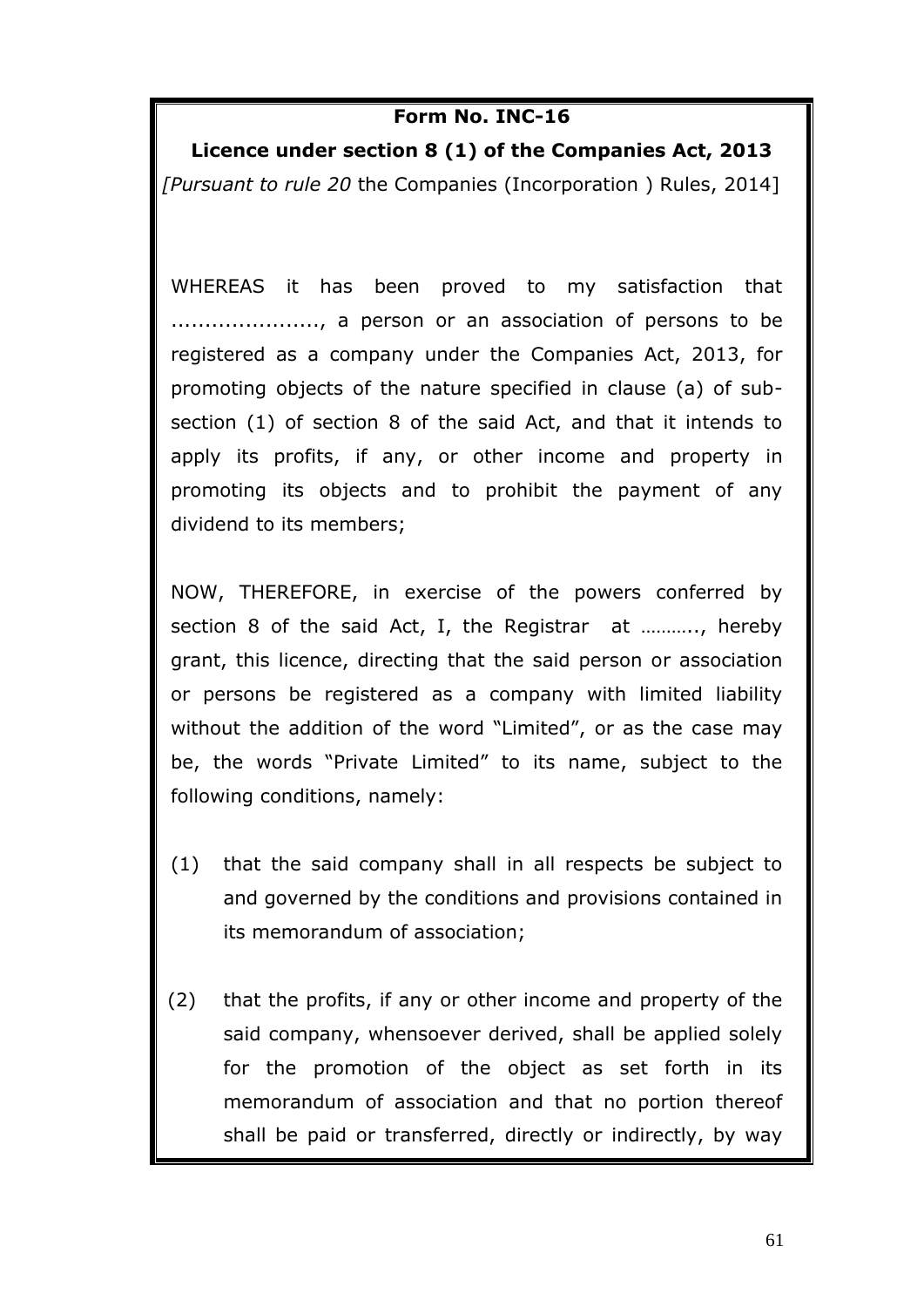of dividend, bonus, or otherwise by way of profit, to persons who at any time are or have been members of the said company or to any of them or to any person claiming through any one or more of them;

- (3) that no remuneration or other benefit in money or money's worth shall be given by the company to any of its members except payment of out-of-pocket expenses, reasonable and proper interest on money lent, or reasonable and proper rent on premises let to the company;
- (5) that nothing in this clause shall prevent the payment by the company in good faith of prudent remuneration to any of its officers or servants (not being members) or to any other person (not being member), in return for any services actually rendered to the company;
- (6) that nothing in clauses (3), (4) and (5) shall prevent the payment by the company in good faith of prudent remuneration to any of its members in return for any services (not being services of a kind which are required to be rendered by a member), actually rendered to the company;

(7) that no alteration shall be made to the memorandum of association or to the articles of association of the company, which are for the time being in force, unless the alteration has been previously submitted to and approved by the Registrar ;